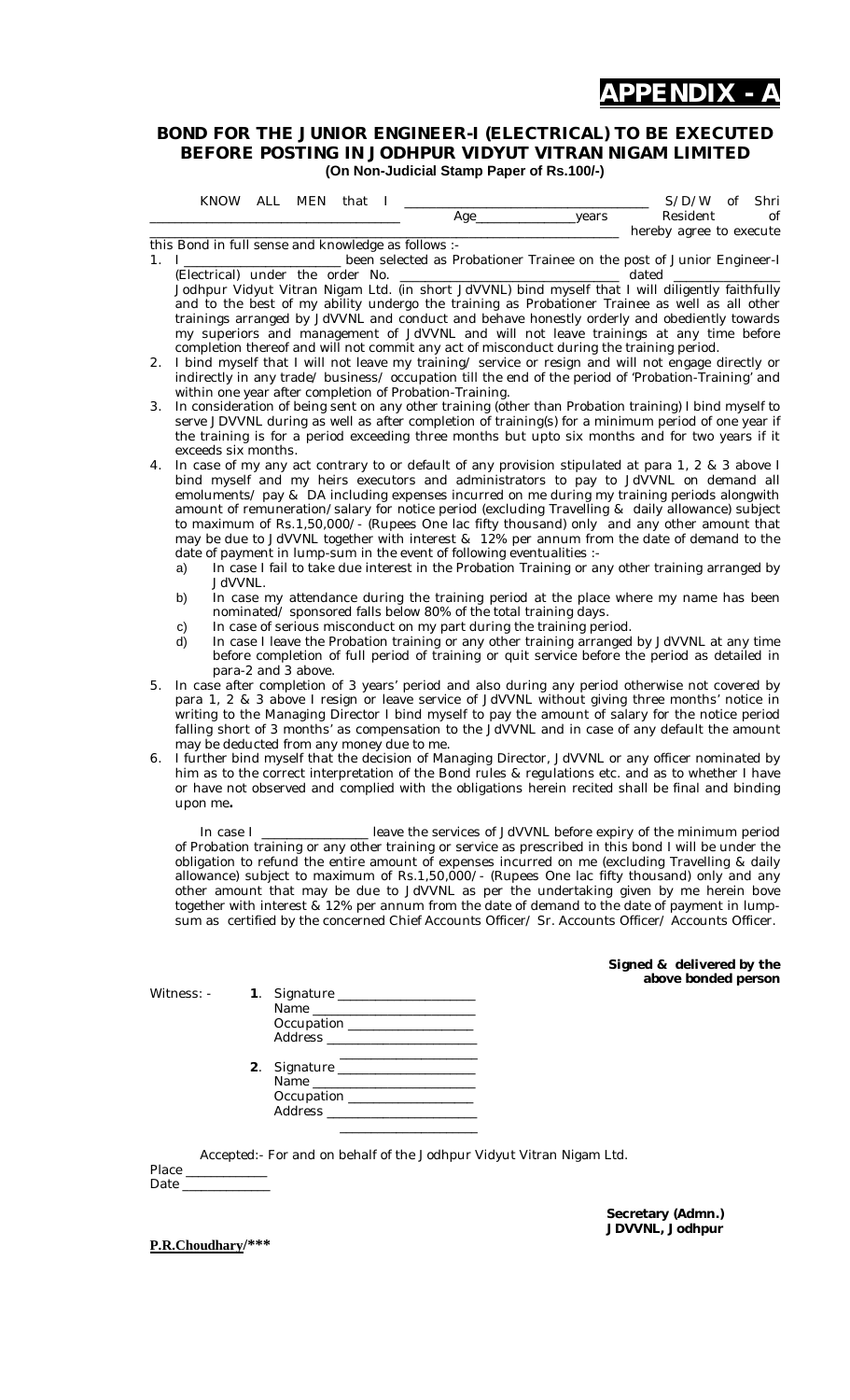### **APPENDIX - B**

#### **SURETY TO BE GIVEN ON NON-JUDICIAL STAMP PAPER OF RS.100/- BY AN EMPLOYEE OF CENTRAL/STATE GOVERNMENT OR PUBLIC UNDERTAKINGS GETTING GRADE PAY Rs. 3600/- OR ABOVE**

|    |                |             | $S/D/W$ of Shri                                                                                                                                                                                                                                                                                                                                                                                                                                                                                                                                                                                                                                                                                                                                                                                                                                                                                                                                                          |                                                  |                                         |                                           |  |  |                        |  | ______ Age _____                                        |               |
|----|----------------|-------------|--------------------------------------------------------------------------------------------------------------------------------------------------------------------------------------------------------------------------------------------------------------------------------------------------------------------------------------------------------------------------------------------------------------------------------------------------------------------------------------------------------------------------------------------------------------------------------------------------------------------------------------------------------------------------------------------------------------------------------------------------------------------------------------------------------------------------------------------------------------------------------------------------------------------------------------------------------------------------|--------------------------------------------------|-----------------------------------------|-------------------------------------------|--|--|------------------------|--|---------------------------------------------------------|---------------|
|    |                | Resident of |                                                                                                                                                                                                                                                                                                                                                                                                                                                                                                                                                                                                                                                                                                                                                                                                                                                                                                                                                                          |                                                  |                                         |                                           |  |  |                        |  | working as (Designation)                                |               |
|    |                |             | Letting pay in Pay Band Letting Community Crack Crack<br>Pay _______________ do hereby stand this surety in respect of Shri/Ms. ________                                                                                                                                                                                                                                                                                                                                                                                                                                                                                                                                                                                                                                                                                                                                                                                                                                 |                                                  |                                         |                                           |  |  |                        |  |                                                         |               |
|    |                |             |                                                                                                                                                                                                                                                                                                                                                                                                                                                                                                                                                                                                                                                                                                                                                                                                                                                                                                                                                                          |                                                  |                                         |                                           |  |  |                        |  |                                                         |               |
|    |                |             |                                                                                                                                                                                                                                                                                                                                                                                                                                                                                                                                                                                                                                                                                                                                                                                                                                                                                                                                                                          |                                                  |                                         |                                           |  |  |                        |  |                                                         |               |
|    |                |             | Vidyut Vitran Nigam Ltd. (in short JdVVNL) and posted in the office of the                                                                                                                                                                                                                                                                                                                                                                                                                                                                                                                                                                                                                                                                                                                                                                                                                                                                                               | and agree to execute this bond in full sense and |                                         |                                           |  |  |                        |  |                                                         |               |
|    |                |             | knowledge as follows :-                                                                                                                                                                                                                                                                                                                                                                                                                                                                                                                                                                                                                                                                                                                                                                                                                                                                                                                                                  |                                                  |                                         |                                           |  |  |                        |  |                                                         |               |
| 1. |                |             | That Shri/Ms. _______________ will diligently faithfully and to the best of his/ her ability undergo<br>the training as Probationer Trainee as well as all other trainings arranged by JdVVNL and conduct<br>and behave himself/ herself honestly orderly and obediently towards his/ her superiors and<br>management of JdVVNL and will not leave trainings at any time before completion thereof and will                                                                                                                                                                                                                                                                                                                                                                                                                                                                                                                                                              |                                                  |                                         |                                           |  |  |                        |  |                                                         |               |
| 2. |                |             | not commit any act of misconduct during the training period.<br>That Shri/Ms. _________________ will not leave training/ service/ resign and will not engage directly or indirectly in any trade/ business/ occupation till the end of the period of 'Probation-                                                                                                                                                                                                                                                                                                                                                                                                                                                                                                                                                                                                                                                                                                         |                                                  |                                         |                                           |  |  |                        |  |                                                         |               |
| 3. |                |             | Training' and within one year after completion of Probation-Training.<br>In consideration of Shri/Ms. ______________ being sent on training I undertake that Shri/Ms.                                                                                                                                                                                                                                                                                                                                                                                                                                                                                                                                                                                                                                                                                                                                                                                                    |                                                  |                                         |                                           |  |  |                        |  |                                                         |               |
|    |                |             | will serve the JdVVNL after completion of training(s) for a minimum period of<br>one year if the training is for a period exceeding three months but upto six months and for two                                                                                                                                                                                                                                                                                                                                                                                                                                                                                                                                                                                                                                                                                                                                                                                         |                                                  |                                         |                                           |  |  |                        |  |                                                         |               |
| 4. |                |             | years if it exceeds six months.<br>2 and 3 above I bind myself and my heirs executors and administrators to pay to JDVVNL on<br>demand all emoluments/ pay & DA including expenses incurred on him/her during such training<br>periods alongwith amount of remuneration/salary for notice period (excluding Travelling & daily<br>allowance) subject to maximum of Rs.1,50,000/- (Rupees One lac fifty thousand) only and any<br>other amount that may be due to JdVVNL together with interest @ 12% per annum from the date<br>of demand to the date of payment in lump-sum in the event of following eventualities :-<br>a) In case he/she fails to take due interest in the Probation Training or any other training<br>arranged by JdVVNL.                                                                                                                                                                                                                           |                                                  |                                         |                                           |  |  |                        |  |                                                         |               |
|    | b)<br>C)<br>d) |             | In case his/ her attendance during the training period at the place where his/ her name has<br>been sponsored falls below 80% of the total training days.<br>In case of serious misconduct on his/ her part during the training period.<br>In case he/ she leaves the Probation training or any other training arranged by JdVVNL at any<br>time before completion of full period of training or quit service before the period as detailed in<br>para-2 and 3 above.                                                                                                                                                                                                                                                                                                                                                                                                                                                                                                    |                                                  |                                         |                                           |  |  |                        |  |                                                         |               |
| 5. |                |             | I further bind myself that the decision of Chairman & Managing Director, JdVVNL or any officer<br>nominated by him as to the correct interpretation of the Surety Bond rules & regulations etc. and<br>as to whether Shri/ Ms.<br>the obligations herein recited shall be final and binding upon me.<br>In case Shri/Ms.<br>In case Shri/Ms.<br>In case of Probation training or any other training or service as prescribed in this<br>Surety and Bond I will be under obligation to refund the entire amount of expenses incurred on<br>him/ her (excluding Travelling & daily allowance) subject to maximum of Rs.150000/- (Rupees<br>One lac fifty thousand) only and any other amount that may be due to JdVVNL as per the surety<br>given by me herein above together with interest @ 12% per annum from the date of demand to the<br>date of payment in lump-sum as certified by the concerned Chief Accounts Officer/ Sr. Accounts<br>Officer/ Accounts Officer. |                                                  |                                         | has or has not observed and complied with |  |  |                        |  |                                                         |               |
|    |                |             |                                                                                                                                                                                                                                                                                                                                                                                                                                                                                                                                                                                                                                                                                                                                                                                                                                                                                                                                                                          |                                                  |                                         |                                           |  |  |                        |  | Signature of Surety with rubber<br>stamp of Designation | <b>Office</b> |
|    |                |             | Signature should be verified by the<br>Controlling Officer of Surety With rubber<br><b>Stamp of Designation Office</b>                                                                                                                                                                                                                                                                                                                                                                                                                                                                                                                                                                                                                                                                                                                                                                                                                                                   |                                                  |                                         |                                           |  |  |                        |  |                                                         |               |
|    | Witness: -     |             | 1. Signature ____________________<br>Occupation ________________                                                                                                                                                                                                                                                                                                                                                                                                                                                                                                                                                                                                                                                                                                                                                                                                                                                                                                         |                                                  |                                         |                                           |  |  |                        |  |                                                         |               |
|    |                |             | 2. Signature _____________________<br>Occupation ___________________                                                                                                                                                                                                                                                                                                                                                                                                                                                                                                                                                                                                                                                                                                                                                                                                                                                                                                     | Address ________________________                 | <u> 1990 - Johann Barbara, martin a</u> |                                           |  |  |                        |  |                                                         |               |
|    |                |             | Accepted: - For and on behalf of the Jodhpur Vidyut Vitran Nigam Ltd.<br>Place __________                                                                                                                                                                                                                                                                                                                                                                                                                                                                                                                                                                                                                                                                                                                                                                                                                                                                                |                                                  |                                         |                                           |  |  | $Constant(0, d_{max})$ |  |                                                         |               |

**P.R.Choudhary/\*\*\***

**Secretary (Admn.) JdVVNL, Jodhpur**